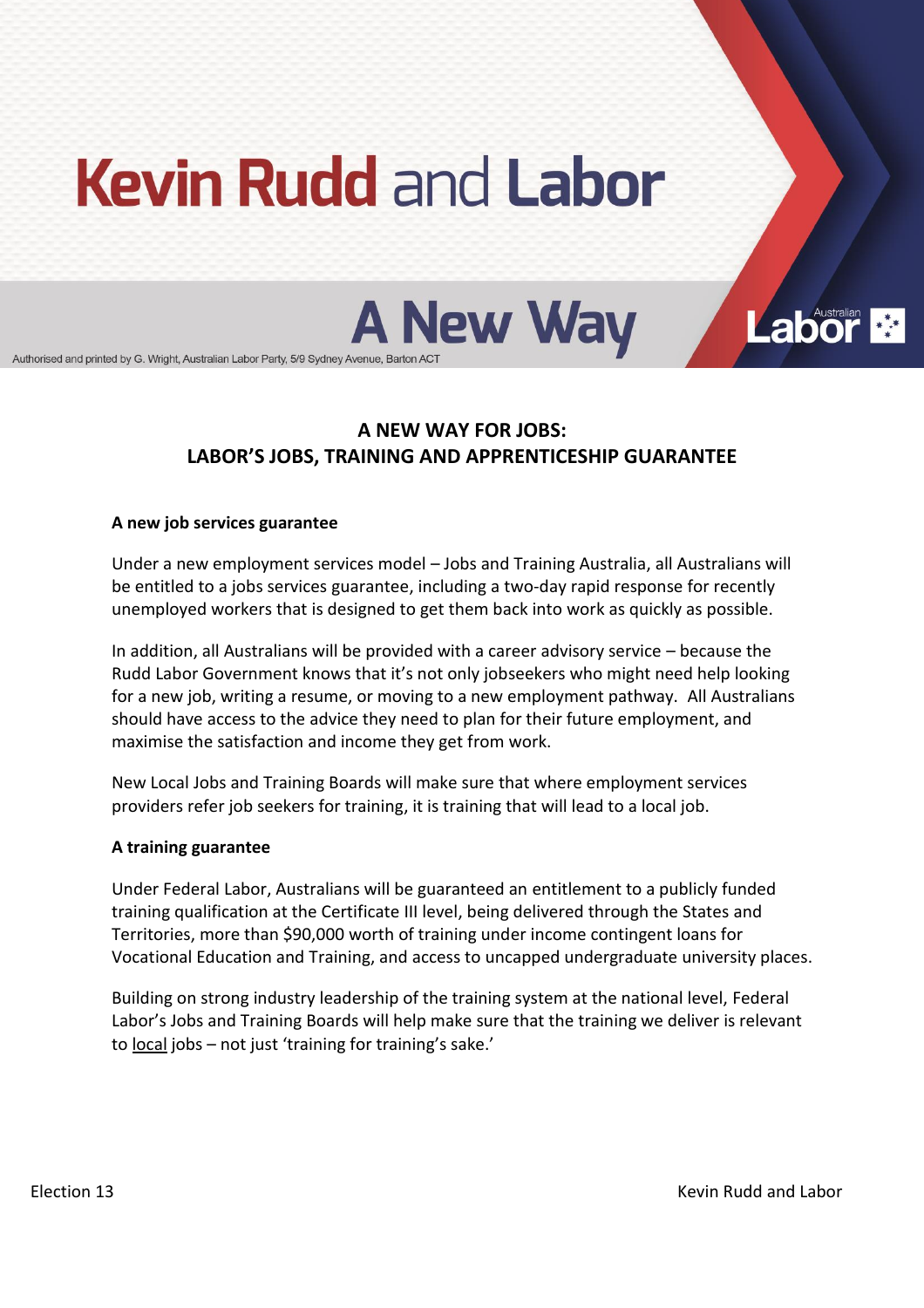#### **Summary**

The Federal Labor Government's \$8.5 billion Employment Services system has performed well in its first four years, placing 1.6 million out-of-work Australians into jobs and significantly contributing to the nation's very low unemployment rate.

Job Services Australia, which was introduced in 2009, has performed significantly better than the service they replaced. Through JSA over 1.5 million people have been placed in jobs.

However, Australia's economy is in transition – connecting the right people with the right opportunities is more important than ever.

The Rudd Labor Government has a plan for a new employment services model that will respond to industry needs and provide Australians with locally relevant skills and local job opportunities. It will also make sure that stronger links are developed between employment services and health and social services that are crucial to helping people get back to work.

The plan's centrepiece is the major expansion of Federal Labor's extraordinarily successful Local Employment Co-ordinator model. A strategy backed by the OECD.

Twenty-one connected and savvy Local Employment Co-ordinators have been embedded in disadvantaged and tough labour markets around Australia such as Western Sydney, North Adelaide and East Melbourne to create and seize employment opportunities through smart networking and local funding.

We will build on that model to establish Jobs and Training Boards in 42 regions in Australia, including the 21 areas where LECs currently operate.

The new Boards will:

- **Ensure that local businesses and the people they employ are our primary focus.**
- $\bullet$  Respond to what is needed at the local level.
- Give the community more control over determining local training and employment programs.
- **•** Ensure that local students, jobseekers and existing workers can identify the skills they need to secure employment where they live.

#### Why do we need to act?

Our economy is in transition with the end of the China mining investment boom.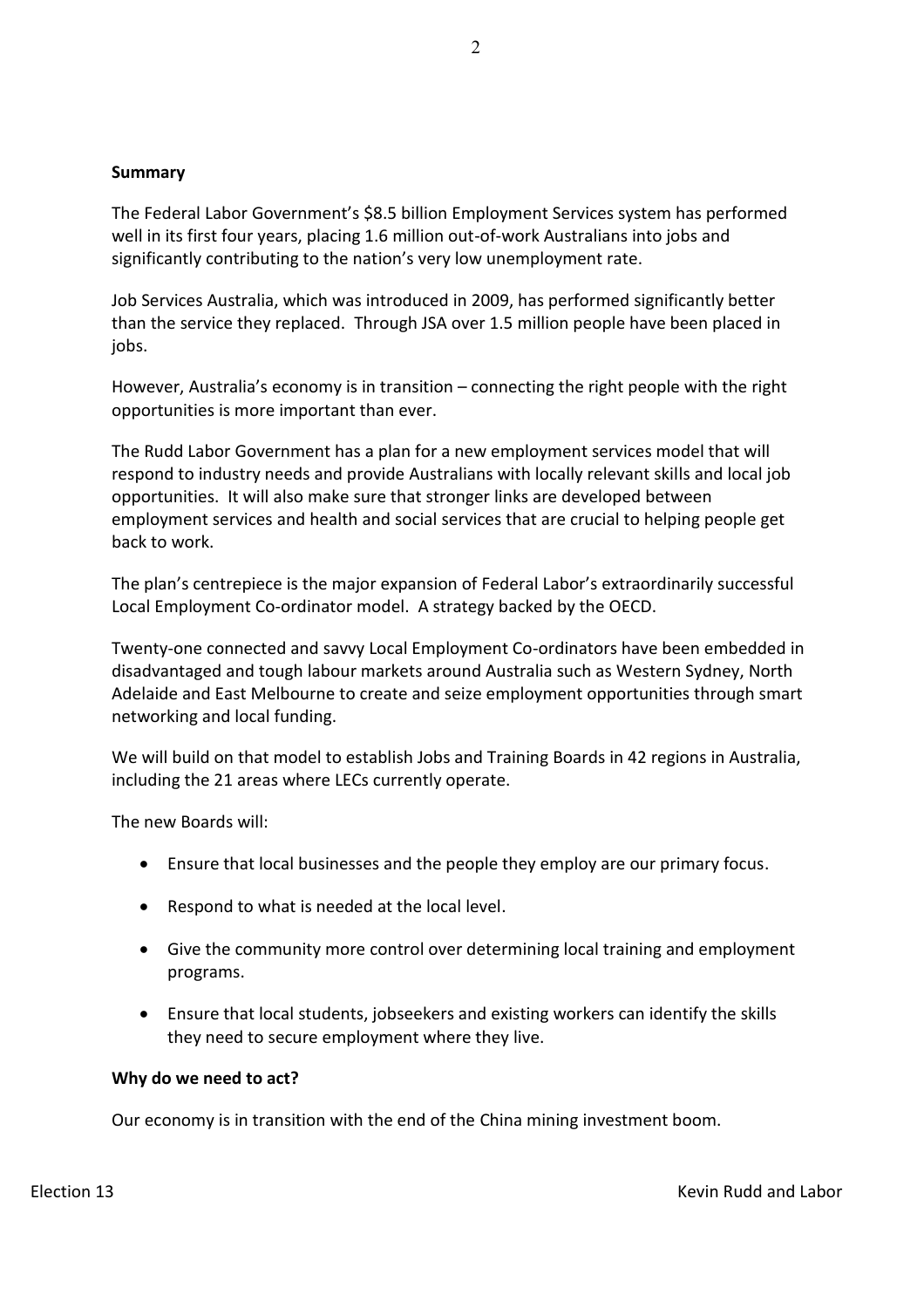That is why the Federal Government must provide a new way to support workers find and get jobs and business to be able to hire skilled, job ready workers.

Despite the strengths of our employment services and Vocational Education and Training systems, concerns remain about a disconnect between the two, and their link to local jobs.

In some situations, employers and job seekers raise concerns that people choose training that isn't relevant to their gaining local employment – and so they churn through 'training for training's sake.'

They also raise concerns that employment services aren't always as linked to the needs to local employers as they need to be. For example, the Australian Industry Group raised concerns that some individuals are wasting or 'burning' their guaranteed entitlement to a qualification by doing a course that is not valued by industry.<sup>1</sup>

There is strong industry leadership of our national training system through national Industry Skills Councils, but more local leadership is need to ensure people are linked to local jobs, or training that will lead to a local job.

Forging a closer link between employment services and Vocational and Educational Training – that is, between jobs and skills – is critical to supporting job seekers, workers, and industry to succeed.

We have developed a new model for employment services to ensure that Australians are equipped to meet the demands of our 21st century economy.

# **How it will work: Employment services**

Existing Employment Services contracts expire in mid-2015. This is an opportunity to build on our success and for Jobs and Training Australia to commence.

The first stage of the local Jobs and Training Boards will be rolled out immediately in the 21 existing Priority Employment Areas that have Local Employment Co-ordinators in place.

The first stage of the Boards will be funded with \$34.4 million in additional investment to 1 July)2015.)

From mid-2015 Federal Labor will establish a new employment services system that will put employers and job seekers at the heart of our services by replacing Job Services Australia with Jobs and Training Australia, including the establishment of 42 Jobs and Training Boards nationally.)

 <sup>1</sup> Megan Lilley May 2013, Australian Industry Group submission to the *House of Representatives Inquiry into the role of Technical and Further Education system and its operation*.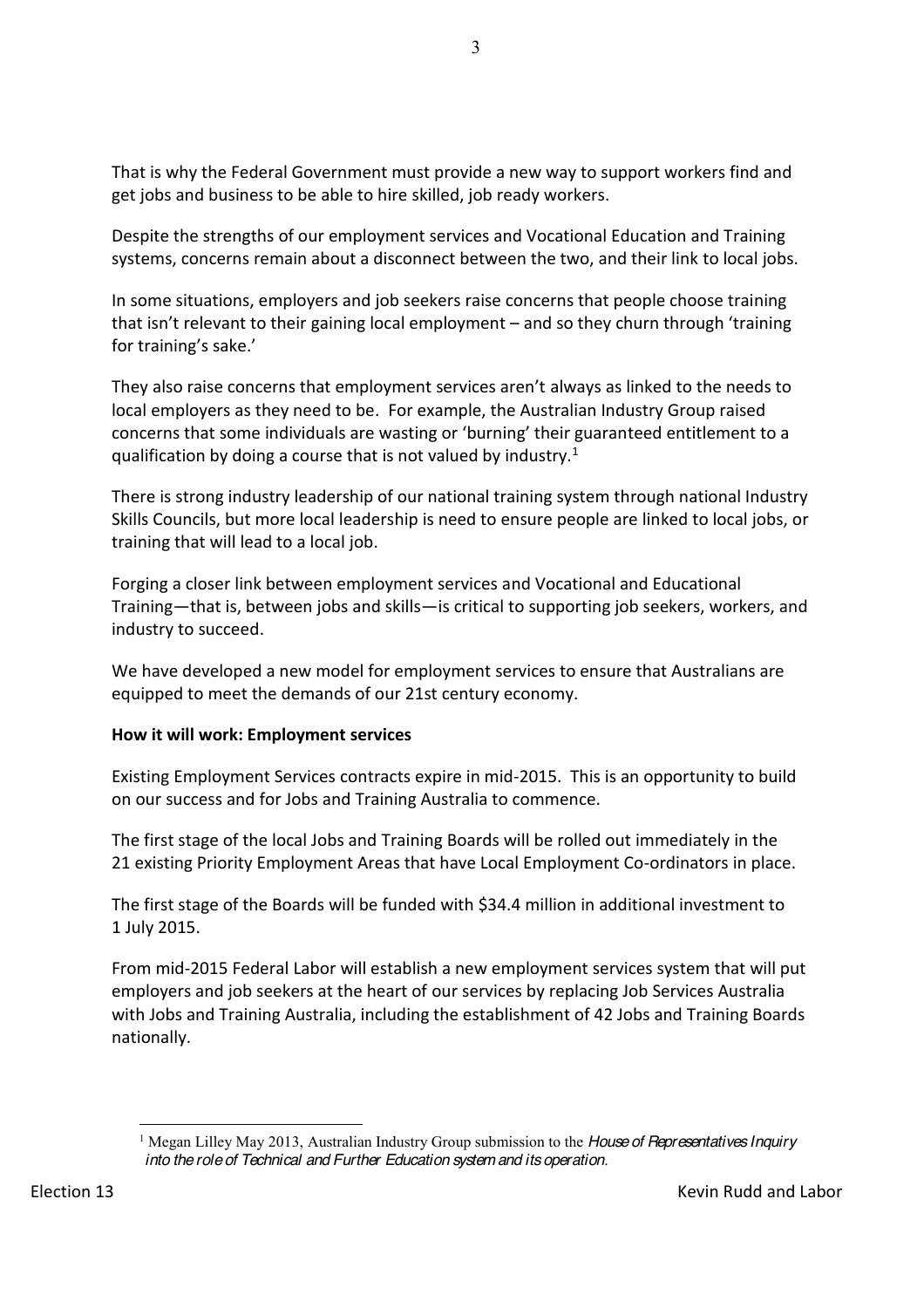The remaining Jobs and Training Boards will be rolled out progressively from 2015, funded from within the existing Budget for employment services.

- Each Jobs and Training Board will develop a plan that identifies the region's challenges and opportunities, and sets out clear strategies to develop skills and create local jobs.
- Jobs and Training Boards will provide a single front door for business, because there should not be any barriers to creating new jobs.
- Jobs and Training Boards will have access to flexible funding to develop partnerships and projects that meet local needs e.g. programs to link long term unemployed job seekers with literacy and numeracy training, or social enterprises to help unemployed young Australians develop work skills and experience.
- Jobs and Training Boards will develop local skills needs lists. Local employment service providers will only be able to refer jobseekers to training that is on the list  $$ ending "training for training's sake".
- By working together across regions, Jobs and Training boards will boost labour mobility, helping match skilled and experienced job seekers with employers across the country, and working with employment service providers to give job seekers the practical support they need to move for employment opportunities, through programs like Move 2 Work.

In addition to setting up local Jobs and Training Boards, employment services will be reformed - under the new system employment service providers will be charged with:

- Rapidly engaging jobseekers so they can take control and start planning to return to work; within two business days of registration.
- Improving the upfront assessment of jobseeker needs and barriers, including the assessment of literacy, numeracy and 'job skills'. Employment services providers will be required to work with providers to directly address identified barriers to employment, giving every job seeker the best possible support to secure work.
- $\bullet$  Tackling long term unemployment by bringing forward the intensive assistance for jobseekers to six months (currently 12 or 24 months)  $-$  45% of jobseekers unemployed at 6 months become Long Term Unemployed.
- Defining training and service entitlements that can be accessed by providers and jobseekers at key unemployment milestones (e.g. 6, 12 and 18 months) – to make sure that no-one misses out on the help they need to get back on their feet.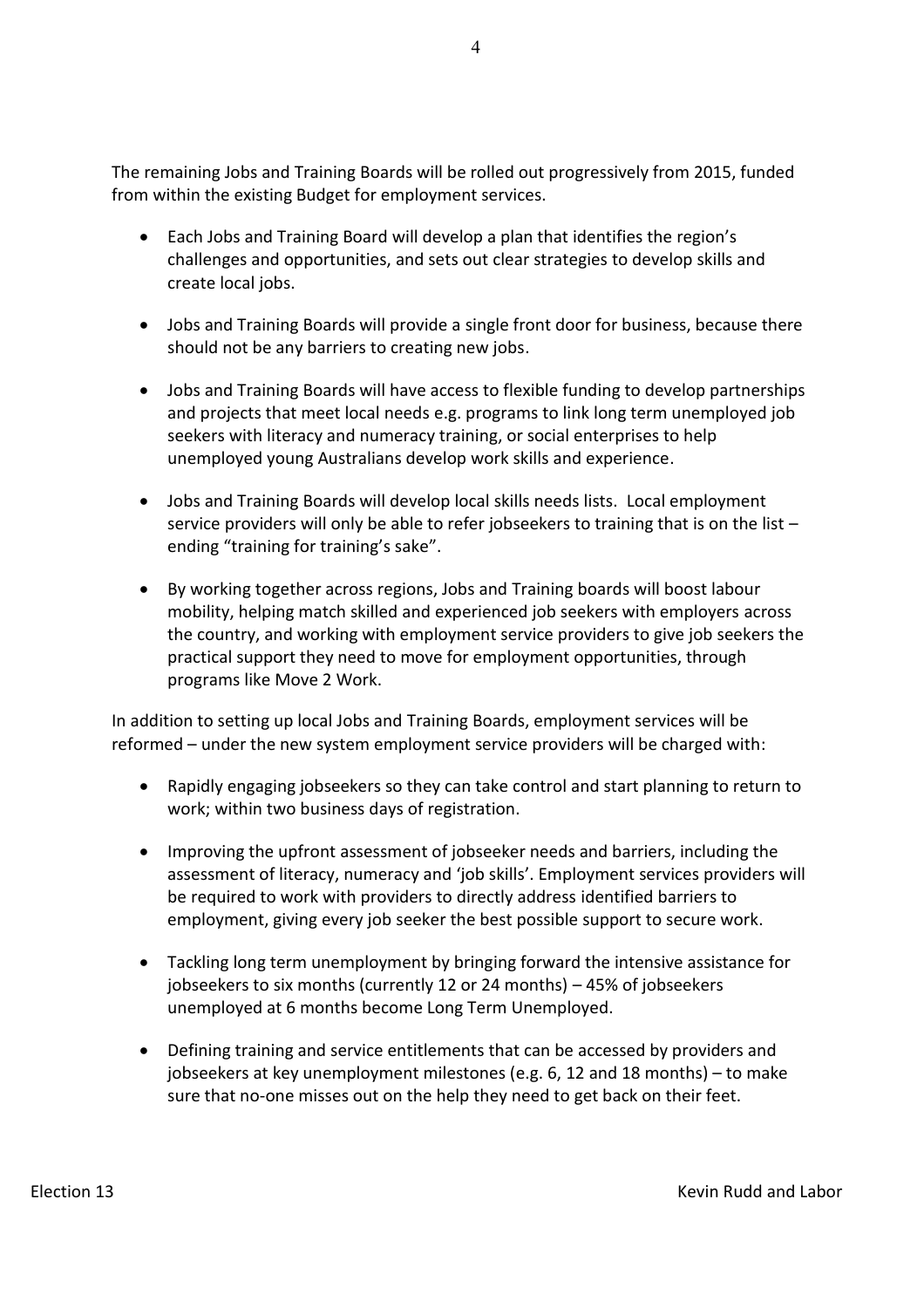- Comprehensively reassessing jobseekers after they have been unemployed for two years, to make sure we are addressing their barriers to employment. Levels of support for long term unemployed job seekers will also be maintained over time.
- Establishing an independent regulator to ensure job seekers get good quality services, and to cut red-tape for providers. As we move toward the implementation of the new system, the regulator will be charged with helping reduce the number of forms and transaction in the system by at least a third  $-$  freeing up providers to spend more time and resources assisting job seekers.
- Jobs and Training Boards will put in place strong links between employment services and health and social services. Better links and partnerships with mental health services, housing services, migrant community groups, and drug and alcohol services will make sure that no one slips through the cracks.

Our employment services system is working well. Despite the challenges of the GFC, it has delivered a 90 per cent improvement in outcome rates for the most disadvantaged job seekers. There are many features which should be preserved under a new model, including:

- Responsibility for purchasing and contract management will remain with government.
- More resources will continue to be dedicated to helping those job seekers most in need, such as long-term unemployed.
- Specialist employment services will be maintained, with Jobs and Training Boards responsible for setting out the specialist employment services of each regions.
- The diversity in terms of scale and ownership of employment service providers will) be maintained to ensure our system continues to have strong links with the community and non-profit sector, and that regionally-based organisations continue to contribute local knowledge and experience.

#### How it will work: Linking local jobs to local skills

The Rudd Labor Government has heard the concerns of industry that, while our skills reform have gone in the right direction, we still have too many young people doing training that won't lead to a local job.

Federal Labor has a plan to increase the linkages between employers, employment services and training providers over time.

This vision will require substantial work with the States, Territories, industry and training providers, but the first concrete steps in this plan are listed below: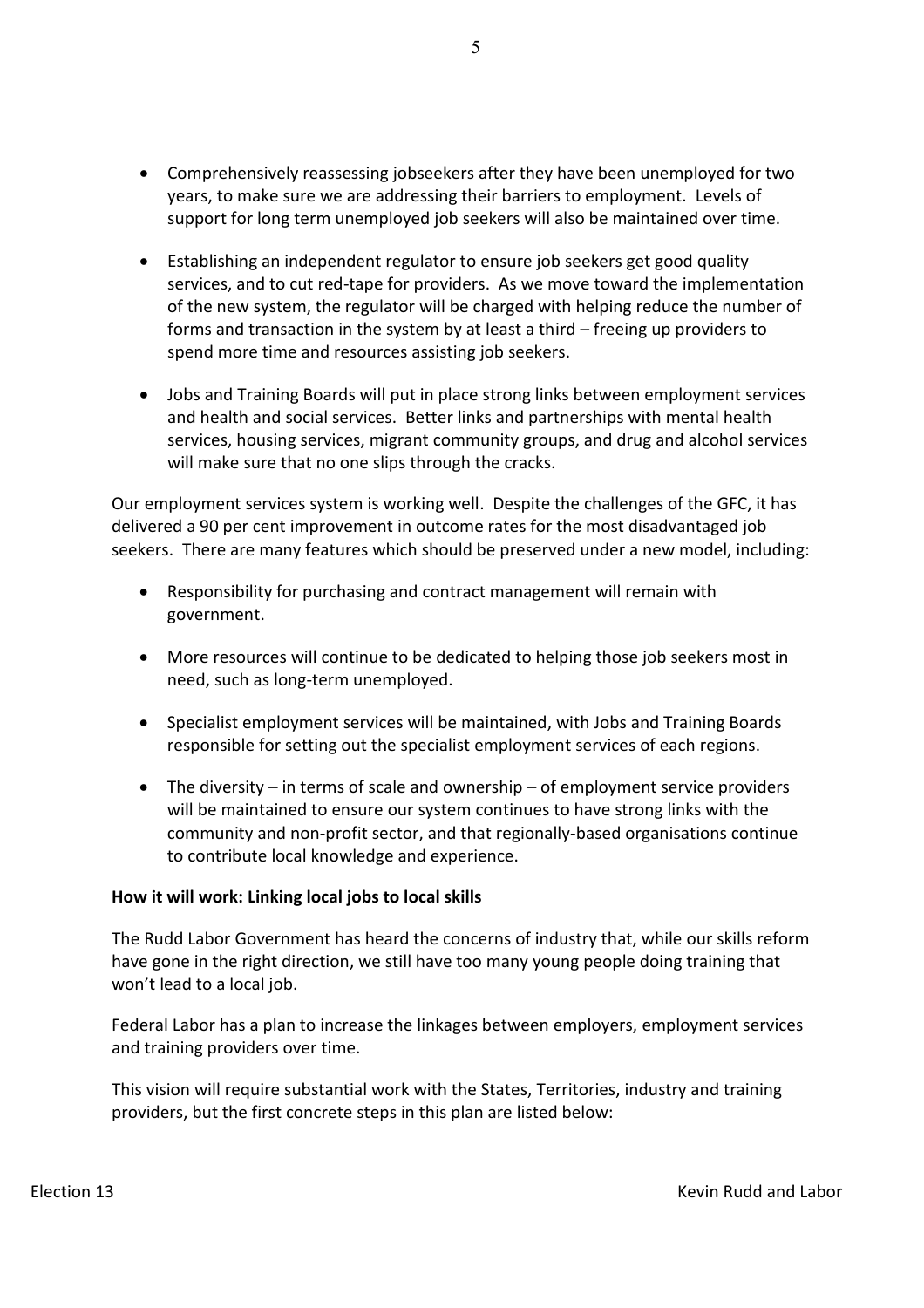- Jobs and Training Boards will have priority access to funding under the new Step into Skills, Supporting Manufacturing and Community Services Assistance initiatives.
- Jobs and Training Boards set up under the pilot of the new arrangements will be afforded priority access to the Skills Connect Fund, established in the 2013-14 Budget.
- Federal Labor will work with the States and Territories to prioritise delivery of the skills entitlement to areas with well identified local skills shortages.
- Federal Labor will ask the Australian Workforce Productivity Agency to take account of the advice of Jobs and Training Boards, when setting the priorities of training places funded under the National Workforce Development Fund.
- We will require employment service providers to place jobseekers into training that directly links to the lists of skills and priorities identified by Jobs and Training Boards.

## **What are the benefits?**

We are committed to responding to employers' workforce and training needs at a local level, and to achieve this we will establish a national, single point of contact for major national employers. This innovation will generate jobs across Australia, and it responds directly to industry feedback about the challenges of our fragmented system.

At the local level, regional Jobs and Training Boards will act as a single point of contact for businesses that are looking for employment and training services.

Local employers know what opportunities are on the horizon better than anyone. Putting them are the heart of our job services and training system will give Australians the best chance of finding a job or building the right skills for the local jobs of the future.

Federal Labor will give Australians the services they need, and also the peace of mind that, even if they don't need services now, they will be there for them in the future should their circumstances change.

#### **Cost**

The \$34.4 million cost of the first stage of the local Jobs and Training Boards has been provisioned for within the economic competitiveness fund that was funded in the Economic Statement.

The remaining reforms will be delivered in a cost neutral way within the existing employment services Budget from 1 July 2015.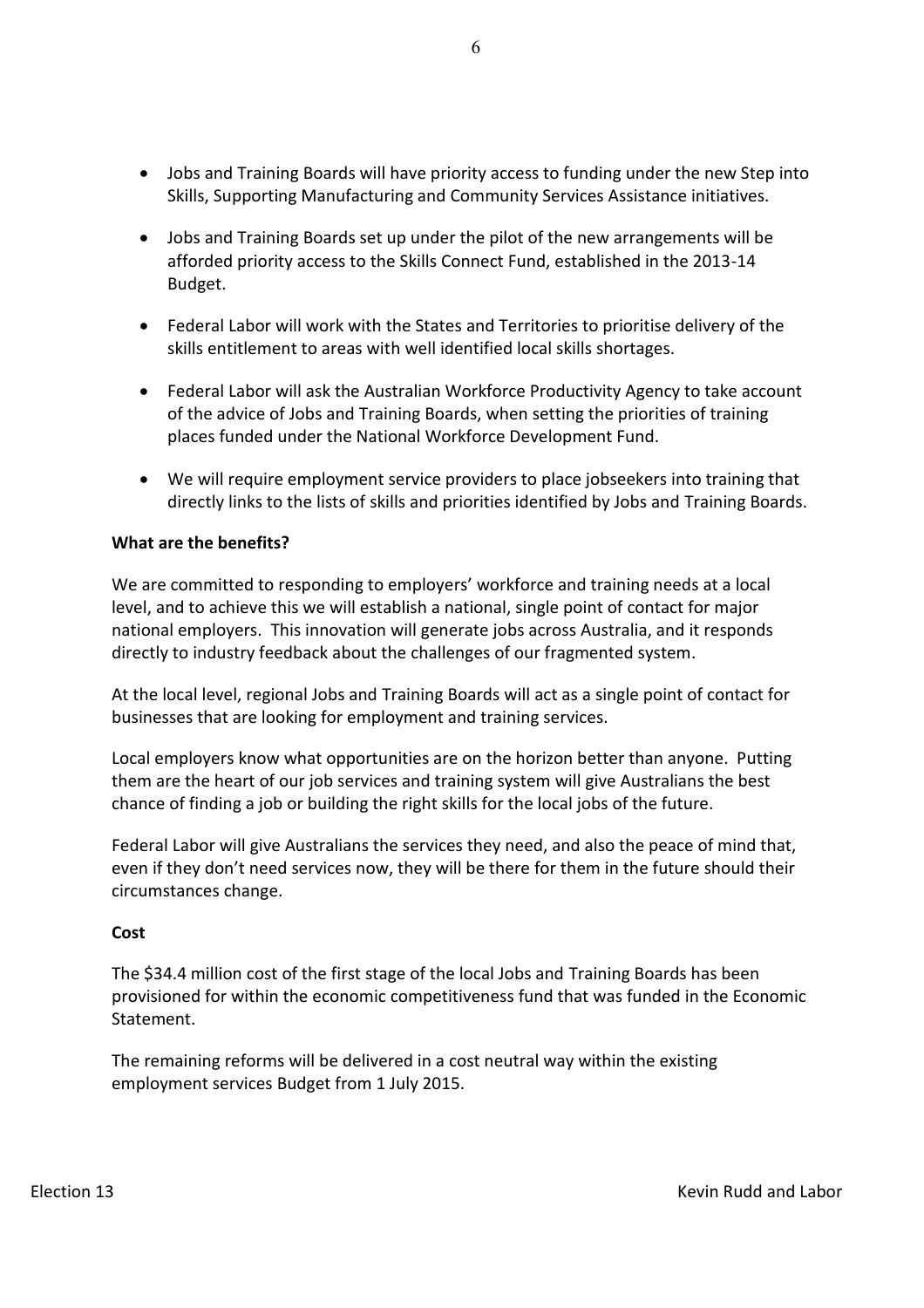#### Attachment: How the new system will work

# **How!Jobs!and!training!Australia!and!the!Jobs,!Training!and!Apprenticeship Guarantees will! work!for!a!job!seeker**

Within 2 days of becoming unemployed and registering their status, a person will receive their first consultation with an employment service provider. Job seekers will be given information about the Training and Job Services Guarantee. And they will begin working with providers on a return to work plan.

This will involve identifying a person's existing skills and experience and matching it to local labour market and training opportunities. Job seekers will have a central role in putting together their return to work plan, and will be to propose business cases to employment services for investment in training and other supports.

Each job seeker will also be assessed for employment barriers and individual needs, so that the appropriate level of assistance can be provided. This will include an assessment of literacy and numeracy skills, work skills and checks for barriers and vulnerabilities such as homelessness or mental health barriers. Providers will be required to work with the job seeker to make sure that the return to work plan addresses any barriers identified by the assessment.

If a jobseeker would benefit from access to other health, community or support services, employment service providers will use links and partnerships established by the Jobs and Training Board to make sure no-one slips through the cracks. For example, if a job seeker has a mental health barrier to employment, their employment service provider could work with a local *headspace* to make sure the right support and services are offered to help them get work ready, and keep a job.

Job seekers will also be able to access training that is directly linked to the local labour market under the Training and Job Service Guarantee. And through partnerships and programs locally funded by the Jobs and Training Board, they will also have access to local, targeted programs. This could include structured work experience for younger job seekers in expanding industries, or completing specific training and work experience before moving into a guaranteed job, brokered by local employment service providers, employers and the Jobs and Training Board.

If a job seeker is still unemployed at 6 moths they will be provided with extra support, and expected to take part in additional activities such as training or work for the dole programs, in)order to make sure they remain engaged and continue to improve their skills. And ensure that they do not become long-term unemployed.

Employment service and training providers will work together with employers and the Jobs and Training Board to make sure that job seekers get access to wage subsidy and labour mobility programs like WageConnect and Move2work.